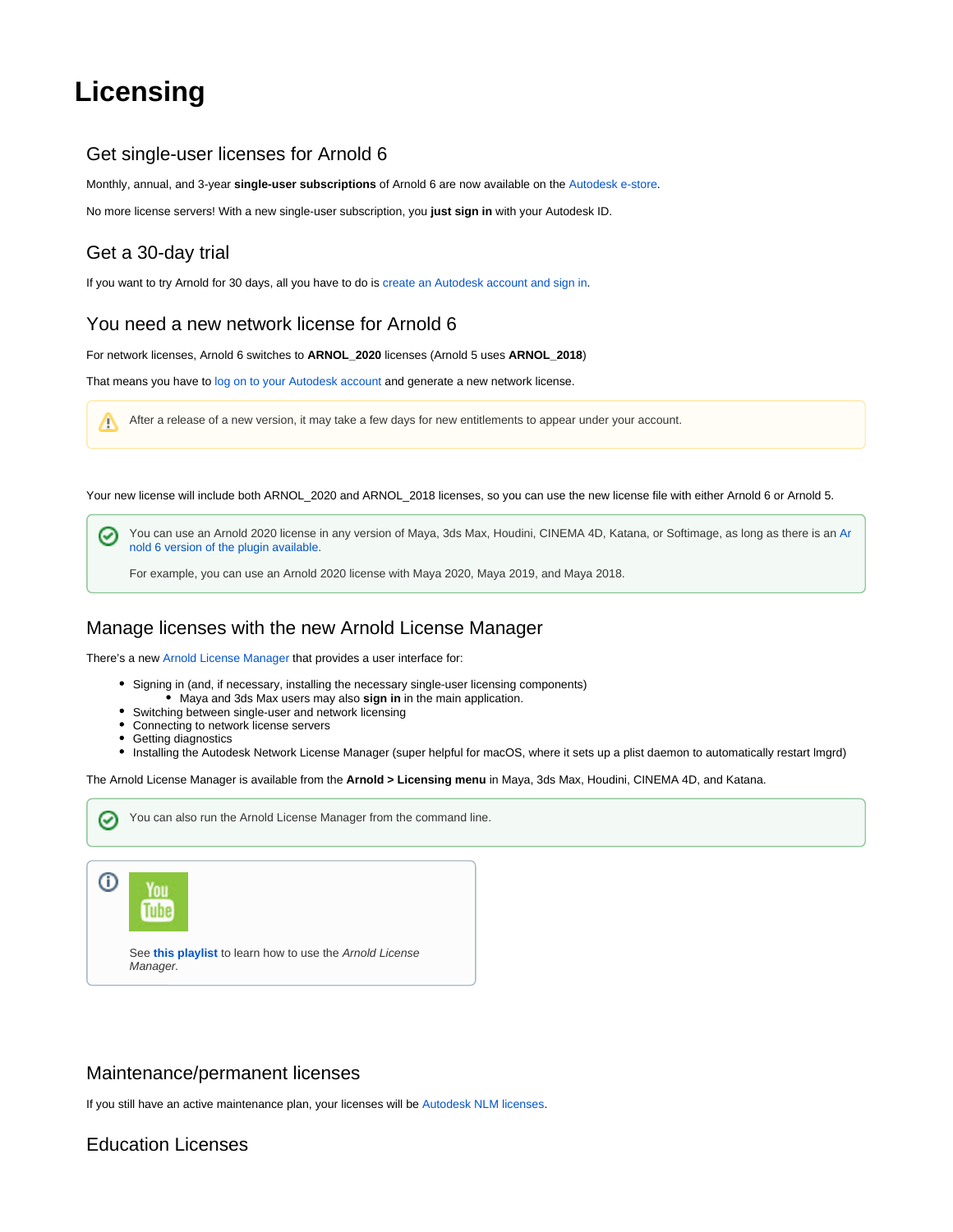Schools can get free Arnold licenses, and those licenses are [Autodesk NLM licenses](https://docs.arnoldrenderer.com/display/NLG/Arnold+NLM+Licensing+Guide).

## Monthly Subscriptions

Monthly subscription purchased from the Autodesk e-store use Sign In activation.

#### **Watermarks**

Arnold renders in evaluation mode with a watermark if you don't have a license. For production rendering, you need a license.

If you use Maya or 3ds Max, you don't need an Arnold license to render without a watermark **in the user interface**. You do need an Arnold license to do any batch rendering because that happens outside of the Maya or 3ds Max user interface.

If you use CINEMA 4D, Houdini, or Katana, you need an Arnold license to remove the watermark from your IPR renders in the user interface.



**Arnold licenses allow you to render without a watermark**

#### Floating licenses

Arnold licenses are **floating licenses** (also known as "network licenses" or "multi-user licenses")

**Floating licenses** allow any computer on the network to render with Arnold. The maximum number of computers that can render at the same time (concurrently) is determined by the license count. For example, if you have five Arnold licenses, then at most five computers can be rendering at the same time.

Floating licenses require a license server, which manages your use of Arnold through a license key. The license key typically defines the version of Arnold you can use, the number of computers you can use for rendering, and for how long.

#### Licenses are per-machine

Arnold licenses are per-machine, and there is no restriction on the number of cores or threads used to render. With one license, you can render on as many threads as you want.

You can run multiple Arnold render jobs on a single machine, and they will all share the same license.

### Free Arnold plugins

Arnold plugins (such as MtoA, HtoA, SItoA, C4DtoA, KtoA, and MAXtoA) do not require a license. You can install and use any of the Arnold plugins. An Arnold license is required only when you want to render without watermarks.

#### Licenses are global

Arnold's license usage is not restricted to a territory or region.

Floating licenses can be used by computers at multiple geographic locations (as long as they can connect to the license server), and node-locked licenses can be used anywhere (for example, a node-locked license on a laptop can travel with the laptop).

## Render farm licensing

Every node on a render farm needs an Arnold license. This includes TeamRender clients for CINEMA 4D.